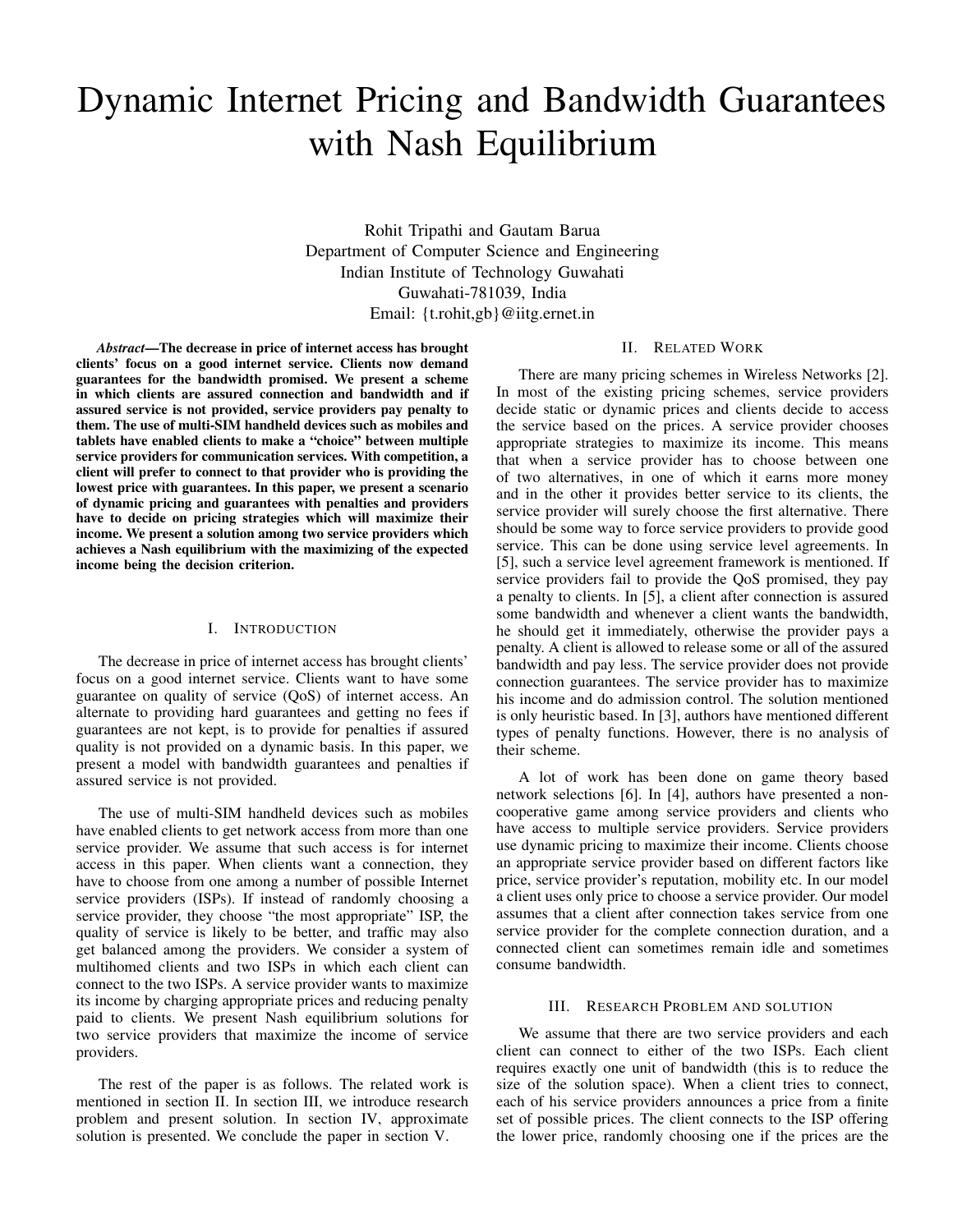

Figure 1. Connected clients

same. If an ISP decides to reject a request, it offers the highest possible price. This is done to avoid paying a penalty without a client deciding to connect to it. So, if ISP 1 wants to reject and ISP 2 is offering the highest price, the client will see both offering the highest price and it is only with a 50 % probability that ISP 1 will have to pay a penalty as the client may connect to ISP 2 and get accepted. So only after an ISP is chosen, will the ISP accept or reject the connection. In the latter case, the ISP will pay a penalty to the client. The client will then connect to the second ISP. Here again there may be an acceptance or a rejection.

As already mentioned, we assume that a service provider can charge prices from a finite set of discrete prices. Competition wwill ensure that prices do not vary much, and yet, the prices will be sufficiently far apart to make a difference.

The arrival of clients is modelled as a Poisson process[1].  $\lambda$  is the mean arrival rate of clients. After connection, a client sometimes remains idle and sometimes consumes bandwidth and these durations are both exponentially distributed. When a client consumes bandwidth, it is termed as being in session. When a client requests for bandwidth but he has to wait, it is termed as waiting for session. When a connected client is neither in session nor waiting for session, he is in an idle state. A client moves out of idle state when he needs to enter the session state. He may have to wait to get into the session state. If so, he gets a penalty from the ISP for the duration he has to wait. He is then waiting for a session. Figure 1 illustrates the scheme. After a session ends, with probability  $d$  the client exits the system. Otherwise, he goes into the idle state.

Consider a situation in which two service providers have the knowledge of the parameters (bandwidth, prices, etc.) of each other. Assume service provider 1 chooses strategy  $st1$  and service provider 2 chooses  $st2$ . If the best strategy of service provider 1 is st1 given that the strategy of service provider 2 is  $st2$  and the best strategy of service provider 2 is  $st2$  given that the strategy of service provider 1 is  $st1$ , then this situation is said to be in Nash Equilibrium. If the two service providers are in Nash equilibrium, they are likely to be doing their best. Our problem is to find a Nash Equilibrium between two service providers.

## *A. Symbol Declaration*

The state of a service provider is represented by a set of integers  $(m, n)$  where m is the number of clients connected and  $n$  is the sum of the number of clients in session and the

Table I. SYMBOL DECLARATION

| Symbol                   | Definition                                                                                            |  |  |  |
|--------------------------|-------------------------------------------------------------------------------------------------------|--|--|--|
| state                    | It represents the state of a service provider which is the set $(m, n)$ .                             |  |  |  |
|                          | As a shorthand, it is represented by $s$ , $s1$ , or $s2$ below.                                      |  |  |  |
| $\boldsymbol{m}$         | Number of connected clients of the service provider being consid-                                     |  |  |  |
|                          | ered.                                                                                                 |  |  |  |
| $\boldsymbol{n}$         | Sum of the number of clients in session and the number of clients                                     |  |  |  |
|                          | waiting for session of the service provider being considered.                                         |  |  |  |
| $m_{max}$                | Maximum possible value of $m$ .                                                                       |  |  |  |
| $^{d}$                   | Probability that a client disconnects immediately after closing a                                     |  |  |  |
|                          | session.                                                                                              |  |  |  |
| $\frac{1}{S(i)}$         | If $i$ is zero, it is the mean duration for which a client remains idle                               |  |  |  |
|                          | and then requests for bandwidth and if $i$ is 1 it is the mean duration                               |  |  |  |
|                          | for which a client consumes 1 unit bandwidth and then releases                                        |  |  |  |
| price()                  | bandwidth.<br>An array consisting of possible prices a service provider can charge.                   |  |  |  |
|                          | The values are in ascending order. $price(0)$ is the least price.                                     |  |  |  |
| C(i,s)                   | The decision service provider $i$ takes when the state of a service                                   |  |  |  |
|                          | provider is $(s)$ . When $C(i, s)$ returns zero or less, the client is                                |  |  |  |
|                          | accepted. When $C(i, s)$ returns 1, the client should be rejected.                                    |  |  |  |
|                          | When $C(i, s)$ is zero or less a new arriving client is charged the                                   |  |  |  |
|                          |                                                                                                       |  |  |  |
| Pr(s1, s2)               | price $price(-C(i, s))$ .<br>Probability that the state of service provider $1$ is $s1$ and the state |  |  |  |
|                          | of service provider 2 is $s2$ .                                                                       |  |  |  |
| $\lambda$                | The mean arrival rate of clients.                                                                     |  |  |  |
| $B_i$                    | Bandwidth of service provider i.                                                                      |  |  |  |
| $\overline{T}$           |                                                                                                       |  |  |  |
| $\overline{D}$           | Number of prices.                                                                                     |  |  |  |
|                          | Expected total data transferred by an arriving client.                                                |  |  |  |
| I(i)                     | Income per unit time at steady state of service provider $i$ .                                        |  |  |  |
| P(0)                     | Penalty per unit time paid to a client waiting for bandwidth.                                         |  |  |  |
| P(1)                     | Penalty paid to the client being rejected.                                                            |  |  |  |
| Pri(m, n)                | Finite population steady state probability when the population is                                     |  |  |  |
|                          | m and $(m - n)$ clients are idle. In other words, n is the sum of                                     |  |  |  |
|                          | the number of clients in session and the number of clients waiting                                    |  |  |  |
|                          | for session                                                                                           |  |  |  |
| E(i,m)                   | The expected number of clients in session for service provider $i$                                    |  |  |  |
|                          | when $m$ clients are connected and so the population is finite                                        |  |  |  |
| $\overline{Delay(i, s)}$ | The expected delay per unit time for service provider $i$ when state                                  |  |  |  |
|                          | of service provider is s                                                                              |  |  |  |

number of clients waiting for a session. It is shortened to a single symbol s. The definitions of all the symbols used are given in Table I.

#### *B. Nash Equilibrium solution method (Accurate Solution)*

Our solution finds a Nash equilibrium if it exists. Our payoff function (or the criterion for deciding if a solution is the best) is the expected income of a service provider at steady state.

*Solution steps :* The method of finding a Nash equilibrium has the following steps. We use variable x and y to denote the two service providers. To begin with, let  $x$  be service provider 1 and y be service provider 2.

- 1) Start with service provider  $x$ . The set of decisions it needs to take are the values in the array  $C(x, s)$  as each element is indexed by the state of the system and the value is the price to be charged or a decision to reject the client. Assume some starting values for each entry of  $C(x, s)$ .
- 2) Assume some values for each element of  $C(y, s)$  for service provider  $y$ .
- 3) Find the income per unit time at steady state of service provider y, given the current values in  $C(x, s)$ and  $C(y, s)$ . The method is given in section III-C.
- 4) Repeat step 3 for all possible sets of values of  $C(y, s)$ .<br>5) Choose that version of  $C(y, s)$  which gives the maxi-
- Choose that version of  $C(y, s)$  which gives the maximum expected income. Assume that service provider y takes this decision.
- 6) Now interchange the roles of x and y and let the decision of service provider  $y$  found in step 5 become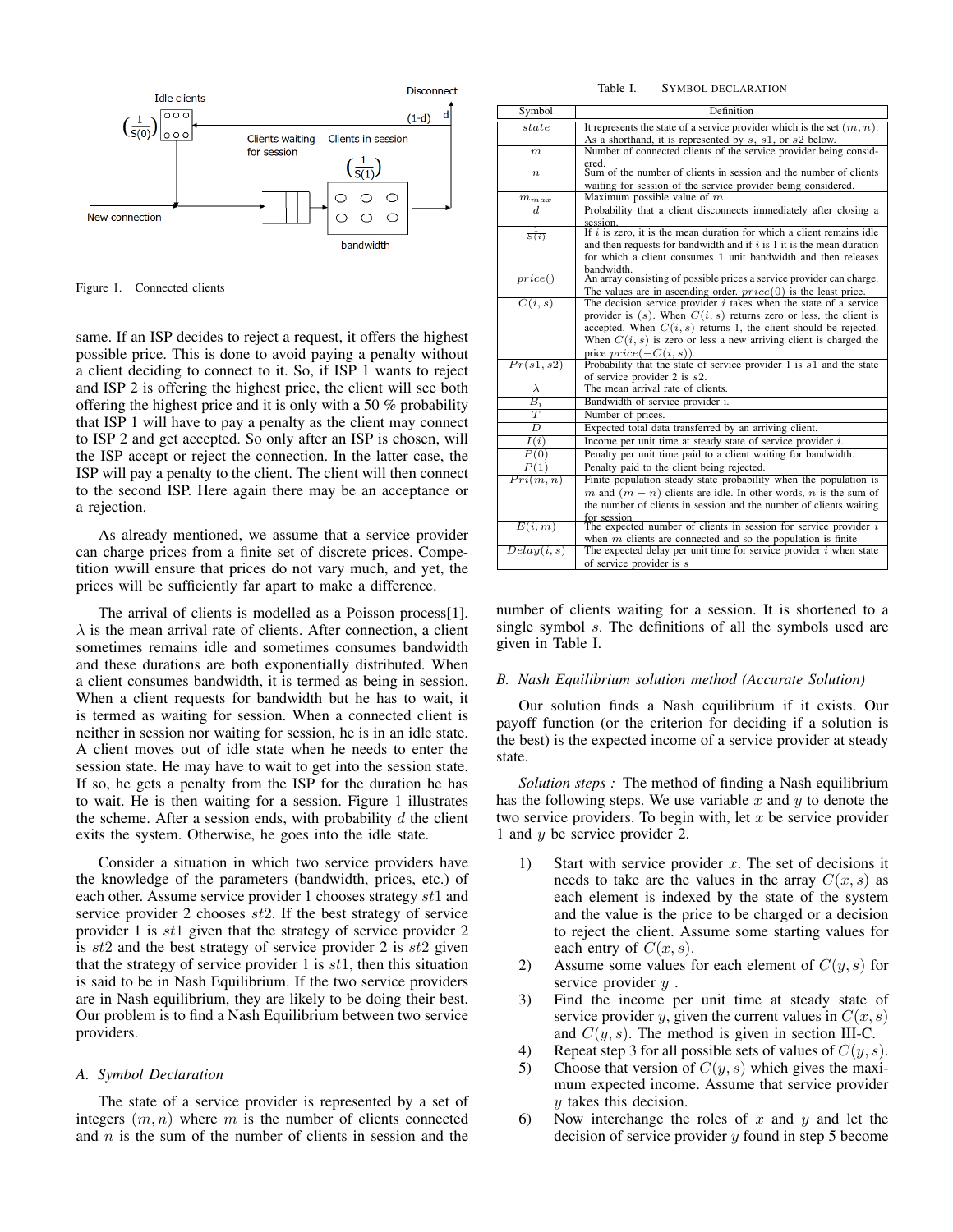the decision of service provider  $x$  in step 1.

- 7) Repeat step 2 to step 6 till a Nash Equilibrium condition is satisfied or till all possible values of  $C(y, s)$ have been considered. Nash Equilibrium will be reached when, given the decision of service provider 1 is a, the decision with maximum income per unit time of service provider  $2$  is  $b$  and given the decision of service provider 2 is  $b$ , the decision with maximum income per unit time of service provider 1 is a.
- 8) No Nash Equilibrium has been found. Set  $x$  to Service provider 1 and y to provider 2. Set  $C(x, s)$  to a new set of values and go to step 2 if all combinations of  $C(x, s)$  have not been tried out in steps 2 to 6.

#### *C. Finding income per unit time at steady state*

The income per unit time at steady state is found by multiplying the steady state probability of being in a particular state by the income at that state and then this is added for every possible state. The method to find the steady state probability is shown in section III-D. The formula to find  $I(1)$  is given as equation (1) and its explanation is as follows. An arriving client connects to service provider 1 if it does not reject the client, and it charges less than 2 or 2 rejects the client (this is the first term in the first set). If provider 1 does not reject the client and it charges the same price as provider 2, then with half the probability the arriving client goes to service provider 1 (term 2 in first set). A penalty of  $Delay(1, s1) \times P(0)$  has to be incurred and it depends on the number of clients in session (*n*) is more than  $B_1$  (second set of terms). Its formula is given in Table (II). For the accurate solution, it is written as  $Delay(i, m, n)$ . Finally, a penalty of  $P(1) \times \lambda$  has to be incurred with probability 1 if both providers reject the client and with probability half if provider 1 rejects the client and provider 2 charges the highest possible price.

$$
I(1) = \sum_{s1,s2} Pr(s1, s2) \times \left\{ \begin{aligned} &\text{price}(-C(1, s1)) & C(1, s1) \le 0 \\ &\text{price}(-C(1, s1)) & C(1, s1) \le 0 \\ &\text{for } C(2, s2) < C(1, s1) \\ &\text{price}(-C(1, s1)) & \text{, } C(1, s1) \le 0 \\ &\text{, } C(2, s2) = C(1, s1) \\ &\text{, } \text{otherwise} \end{aligned} \right\}
$$
\n
$$
-Delay(1, s1) \times P(0)
$$
\n
$$
- \begin{cases} P(1) \times \lambda & \text{, } C(1, s1) = 1, C(2, s2) = 1 \\ P(1) \times \frac{\lambda}{2} & \text{, } C(1, s1) = 1 \\ &\text{, } C(2, s2) = -(T - 1) \end{cases} \tag{1}
$$

In a similar way, the value of  $I(2)$  can be found.

The method of finding  $D$  is as follows. As shown in figure 1, when a client connects, he requests for bandwidth for some duration. The expected time for which a client remains

Table II. FUNCTION DEFINITIONS

| Function       | Definition                                                                                         |
|----------------|----------------------------------------------------------------------------------------------------|
| Delay(i, m, n) | $n \leq B_1$<br>$(n - B_1)$ , otherwise                                                            |
| E(i,m)         | $Pri(m, n) \times \begin{cases} B_i, & n > B_i \\ n, & otherwise \end{cases}$<br>$\sum_n$          |
| Delay(i, m)    | $\begin{cases} n-B_i, n > B_i \\ 0, otherwise \end{cases}$<br>$\sum_{n}$ $\Big(\, Pri(m, n) \cdot$ |

in session is  $\frac{1}{S(1)}$ . The probability that a client disconnects immediately after releasing bandwidth is  $d$ . The probability that a client again requests for bandwidth after remaining idle for some time is  $(1 - d)$ . Therefore the total time that a client spends on consuming bandwidth is

$$
D = \frac{1}{S(1)} \times (1 + (1 - d) + (1 - d)^{2} + (1 - d)^{3}...)
$$

On simplification, the value of  $D$  is :

$$
D = \frac{1}{d \times S(1)}\tag{2}
$$

#### *D. Finding steady state probability*

The method to find steady state probability is described as follows. Let  $(s1, s2)$  represent that service provider 1 is in state s1 and service provider 2 is in state s2. For any state, the rate of arrival is equal to the rate of departure at steady state. The combined steady state probability  $Pr(s1, s2)$  represents the probability that service provider 1 is in state s1 and service provider 2 is in state s2. The rate of departure is  $Pr(s1, s2) \times$ (rate of change of state from  $(s1, s2)$  to any other state). The rate of arrival is  $\sum_{s3, s4} Pr(s3, s4) \times (rate \text{ of change of state})$ from  $(s3, s4)$  to  $(s1, s2)$ ). By solving the equations, steady state probability is found.

#### IV. APPROXIMATE SOLUTION

The process of finding the Nash Equilibrium using the above analysis requires high memory space and computation time. Therefore, we present an approximate solution which has low space and time complexity. This approximate solution is compared with the accurate solution by running the two solutions for small values of  $m_{max}$  and comparing the expected incomes.

In the approximate solution, the state of a service provider is represented by a single integer  $m$ , the number of clients connected to the service provider. We do not keep track of the number of clients that are in session or waiting for a session  $(n$  in the accurate solution). Instead, we estimate the number of clients that are in session. The method to find the approximate Nash equilibrium is similar to the method used in the accurate solution. There are three differences: the first difference is that the number of solution matrices to be consider are reduced because the state is represented by a single integer, the second difference is that the equations of  $Pr()$  are different and the third difference is that the  $Delay()$ function's value is different.